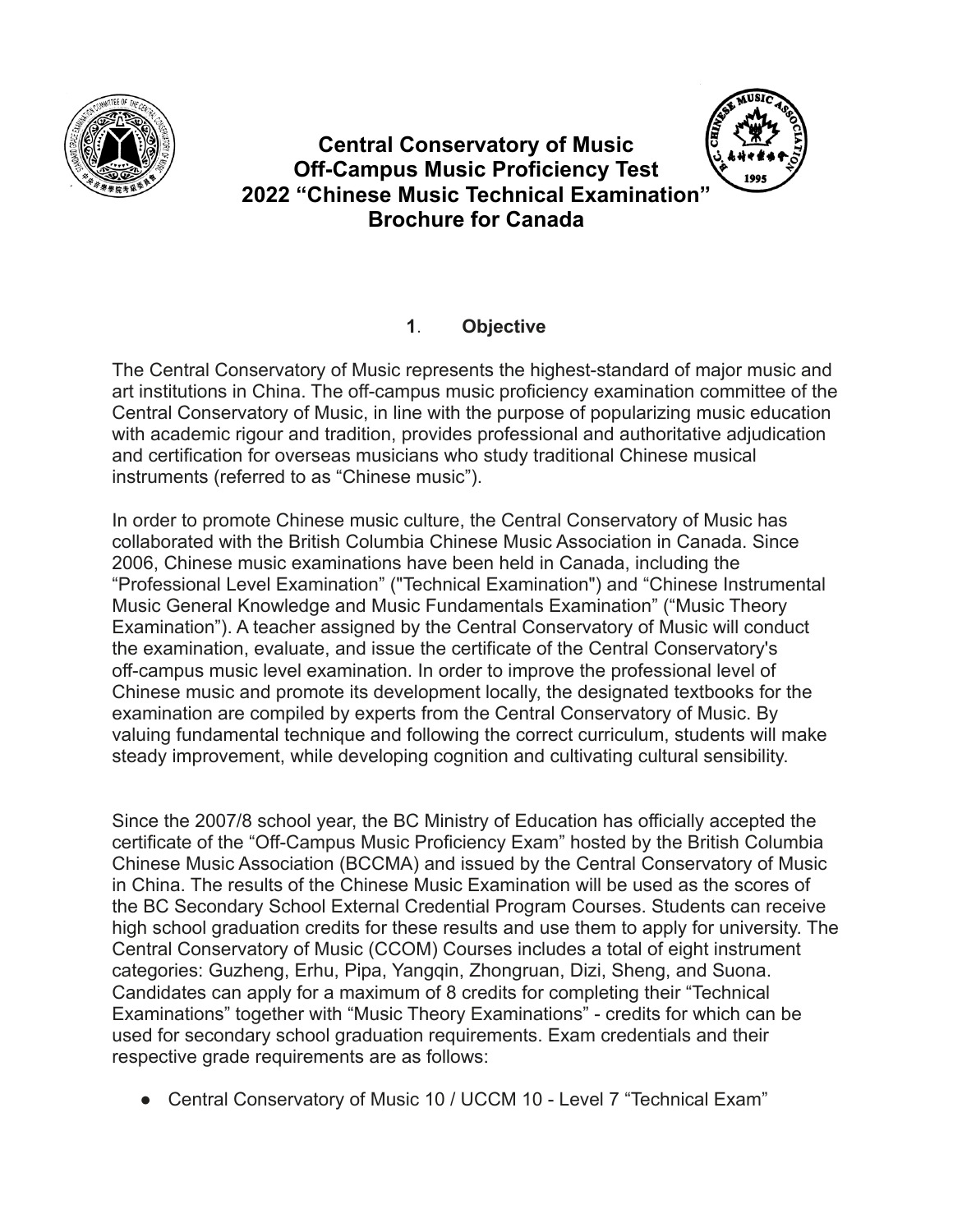together with the "Music Theory Exam" certificate may be awarded four credits.

- Central Conservatory of Music 11 / UCCM 11 Level 8 "Technical Exam" together with the "Music Theory Exam" certificate may be awarded two extra credits.
- Central Conservatory of Music 12 / UCCM 12 Level 9 "Technical Exam" together with the "Music Theory Exam" certificate may be awarded two extra credits.

### **2**. **Examination Organization**

Exams are overseen by the Chinese Central Conservatory of Music Grade Examination Committee and conducted by the Canadian BC Chinese Music Association. The Central Conservatory of Music Grade Examination Committee is responsible for the review and issuance of certificates.

### **3**. **Technical Examinations**

1. Eligibility for the examination:

All Canadian residents and citizens may apply. Applicants must be at least 18 years old, or must register through a parent/guardian or teacher if under 18. Candidates aged 18 or above may register on their own or through a parent/guardian or teacher.

2. Exam Levels:

Each instrument group spans Levels 1 to 10 (no further performance diploma). Candidates may apply for up to 2 levels at the same time.

Level 1 to Level 6: In order to lay a solid musical foundation, it is best to apply for exams consecutively by level. Level 4 is compulsory, while Level 5 and Level 6 are optional. Level 7: Levels 5 and 6 must be passed to apply.

Grades 7 to 10 cannot be skipped, and should meet the requirements of the Central Conservatory of Music and the Ministry of Education of British Columbia, Canada for extracurricular credits. **Special Note: In view of the continuous and repeated outbreak of COVID-19, after discussion and negotiation by the organizer, it has been decided that this year's technical grade test will be conducted in an online format.**

3. Examination Content :

Levels 1 to 6: One etude and one piece of the candidate's choice. Levels 7 to 10: One etude, two pieces of the candidate's choice. (Note: Among the self-selected pieces, the examiner may choose two or only one to test)

Oral component (applicable to those who take the test for Levels 1 to 6): In view of the continuous recurrence of the COVID-19 epidemic, the oral component will be exempted from the examination.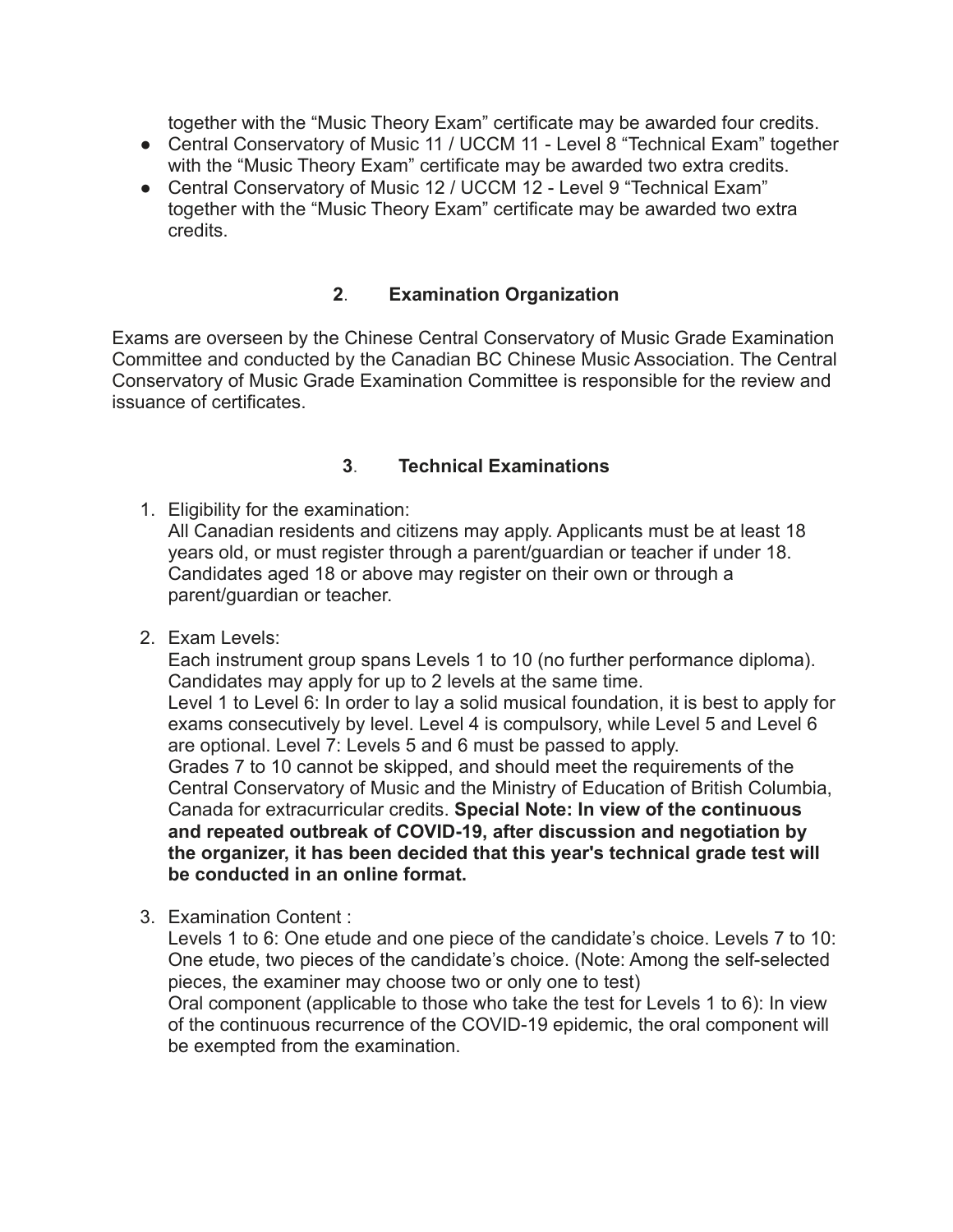4. Exam Category:

| Erhu:    |   | Pipa:      |   |
|----------|---|------------|---|
| Guzheng: | G | Dizi:      |   |
| Yangqin: |   | Zhongruan: |   |
| Sheng:   | S | Suona:     | N |
| Liugin:  |   |            |   |

5. Exam Materials:

All examination repertoire must be selected from the Central Conservatory of Music's "Overseas Edition", by the Central Conservatory of Music Press.

#### 6. Exam Results :

Divided into Fail, Pass, Honours, and Distinction.

- 7. Exam Rules:
	- All candidates under the age of 18 and all Level 10 candidates must play from memory when taking the exam. Candidates who violate the above test rules may continue to take the test. The examiner will only give comments, but the exam results will constitute "Failed".
	- Typically, there is no need to repeat; instead, candidates should directly play into the second ending to save time.
	- Candidates must bring their own tuned musical instruments to take the exam.
	- All exams are performed without accompaniment.
	- Those who fail to take the exam on time will be deemed to have automatically forfeited the exam, and no make-up exam will be offered and no refund will be given.
	- The organizer will not be responsible for any applicants who fail to register successfully within the specified date due to computer technology or network errors.
	- The China Central Conservatory of Music and the BC Chinese Music Association reserve the right of final evaluation and interpretation.

## **4**. **Examination Time and Registration Method**

1. Schedule:

Registration starts: May 15, 2022 Registration ends: August 15, 2022 Email reply: September 15, 2022 Upload deadline: October 20, 2022(Tentative)

- 2. Registration method and rules:
	- Online exam registration details will be published separately online.
	- All information is subject to the official online version. All registrations